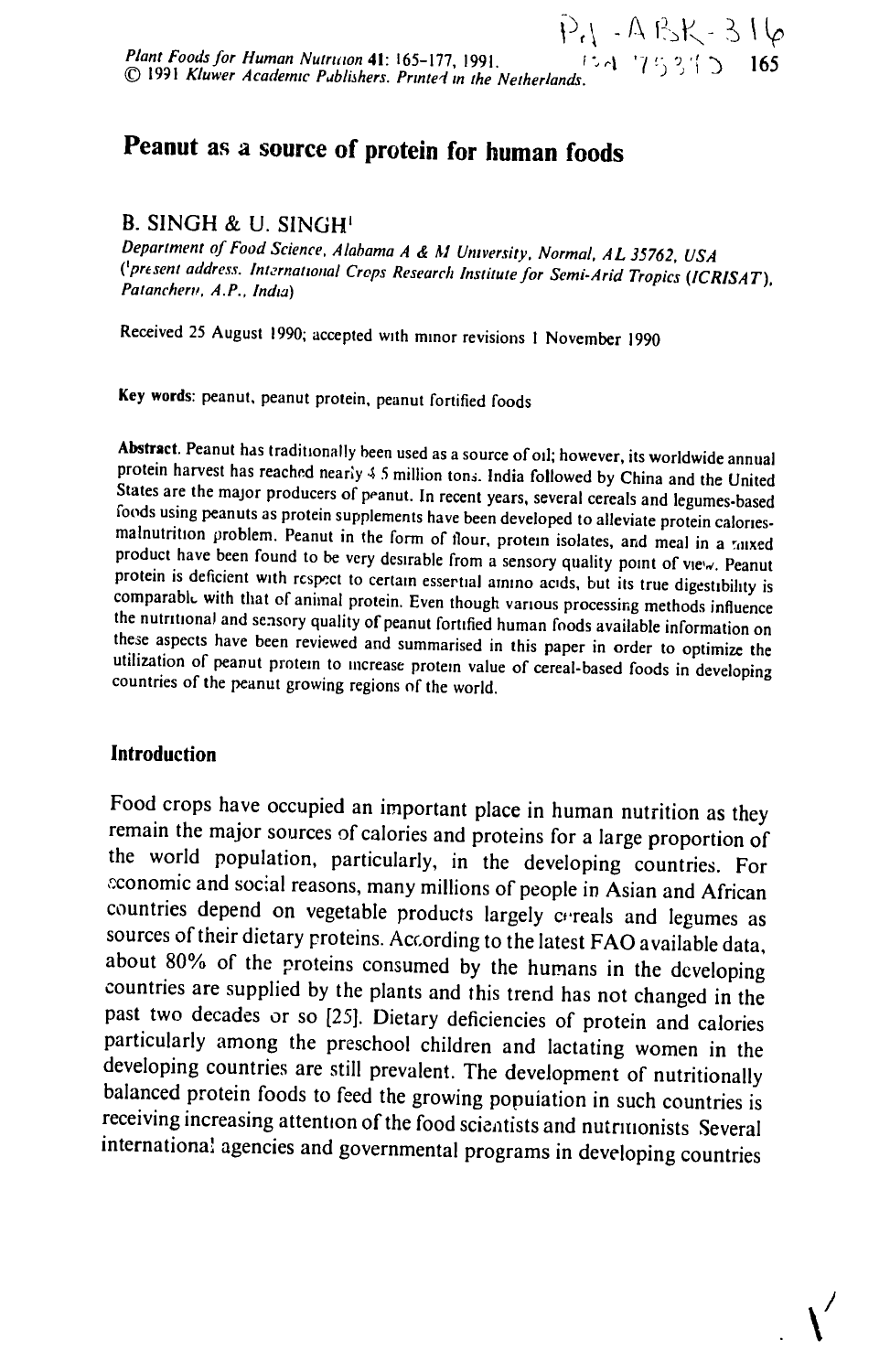are confronted with a challenging task of alleviating the so called proteincalories malnutrition problem. To overcome this problem to a large extent, principal raw materials, oil seeds and grain legumes are utilized to manufacture and market high protein foods at reasonably low prices. Several guidelines have been developed concerning formulation of food products consisting of various cereals fortified with concentrated protein sources such as defatted and full fat soy flour, non-fat dry milk, dry whey, dry butter milk, processed corn germ and wheat concentrate to alleviate malnutrition in developing countries. Several peanut and soy-fortified food blends have been utilized in food aid programs [19]. During the past decade, the research directions concerning evaluation of plant proteins as human foods have considerably changed and emphasis is being placed on designing protein blends of cereals and legumes to correct imbalances between amino acids from the nutritional point of view.

The peanut (Arachis *hypogeae* L.) also known as groundnut, earthnut, monkeynut, Manilanut and ground bean is the world's fourth most important source of edible vegetable oil and third most important source of vegetable protein [40]. About a decade ago, three excellent reviews were published on peanut protein and food uses of peanut [12. 40, 45]. In this paper, we intend to review and summarize the present status of peanuts as protein supplements to various cereal, legumes and root crops-based food products. It is not intended to be a comprehensive review on the subject, but efforts have been specifically made to review the relevant literature on the subject that appeared in the past decade. As a matter of convenience, the topic has been divided into five categories: **1)** peanut protein production, 2) food uses of peanut. 3) peanut fortified foods and sensory quality, 4) nutritive value of peanut fortified foods, and 5) effect of processing on the nutritive value. Also, future research needs in specific areas have been highlighted.

### Peanut protein production

The peanut protein production is primarily governed by the production of peanut in shell as peanuts are characterized by high oil and protein contents and a low percentage of carbohydrates and ash. Peanuts are grown and consumed in many countries in different continents as revealed by the world wide production data summarized in Table 1. Peanut is a native of South America and is grown on 20 million hectares in about 80 countries in the world. As shown in Table **1,** the world peanut production is increasing and it has reached a new high of about 23 million tons (in-shell basis). This

 $\overline{v}$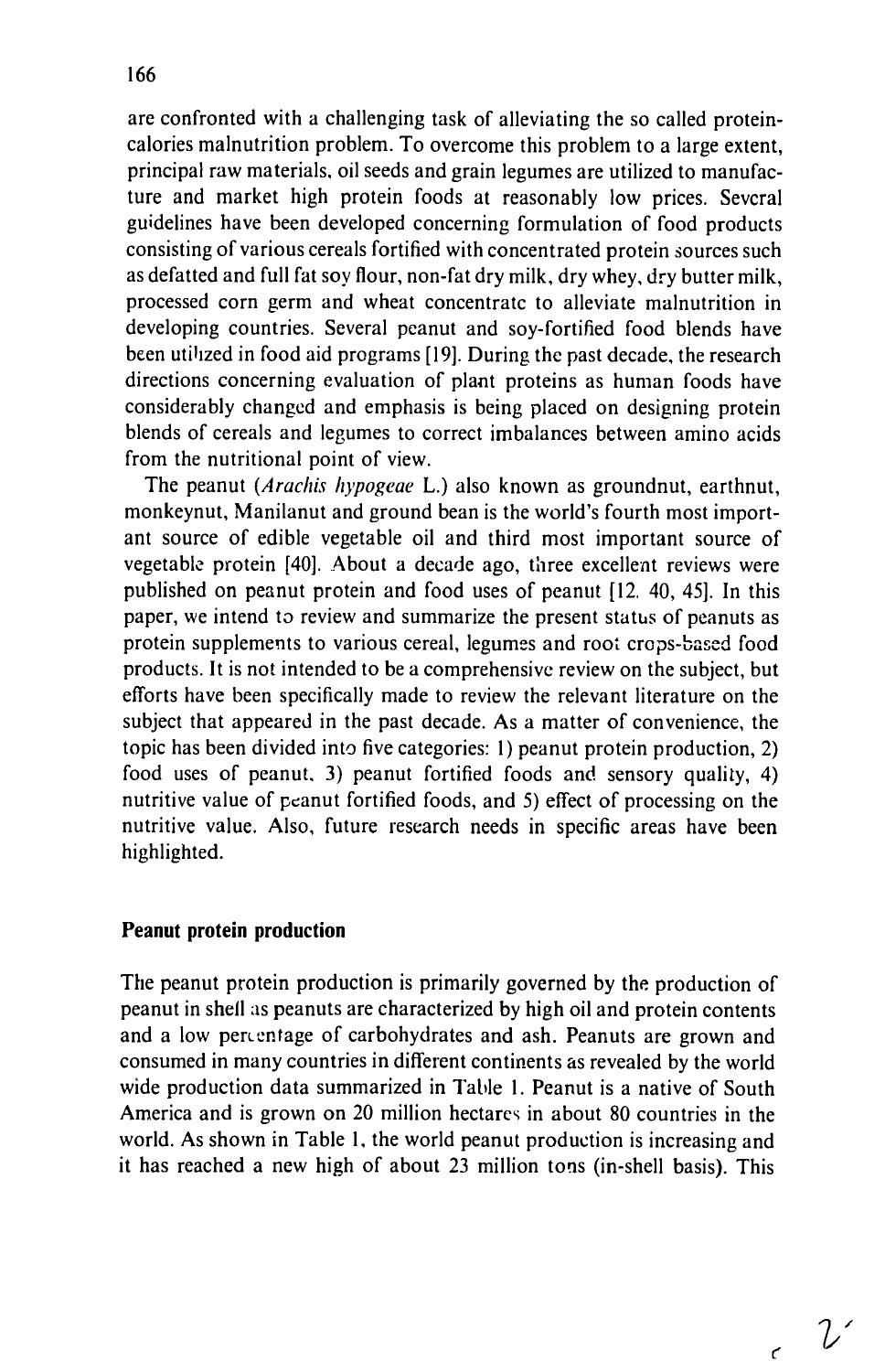| World country  |               | Peanut in shell (millior :ons) | Peanut protein (million tons) |         |
|----------------|---------------|--------------------------------|-------------------------------|---------|
|                | 1979-81       | 1986-88                        | 1979–81                       | 1986-88 |
| World          | 18.55         | 22.75                          | 3.62                          | 4.43    |
| Africa         | 4.53          | 4.61                           | 0.88                          | 0.89    |
| N & C. America | 1.74          | 1.97                           | 0.33                          | 0.38    |
| South America  | 0.98          | 0.71                           | 0.19                          | 0.13    |
| Asia           | $1! \cdot 22$ | 15.38                          | 2.18                          | 3·00    |
| Europe         | 0.02          | 0.03                           |                               |         |
| Oceania        | 0.05          | 0.05                           |                               |         |
| India          | 5.99          | 7.30                           | $1 - 17$                      | 1.42    |
| China          | 3.50          | 5.86                           | 0.68                          | 1.14    |

Table **1.** Peanut and its protein production in the world

Source. FAO Production Year Book 1988 [26].

inci ease in peanut production has been achieved by increasing the harvested acreage and field per acre. There has been substantial increase in peanut yield during the last decade, although yield potential remained highly variable within some countries. However, peanut production worldwide has remained relatively stable in the 1970's ranging from 17 to **!9** million tons annually [62]. India is the largest prcducer of peanut in the world averaging about 6 million tons annually. China followed by the United States and countries in Africa are next in order of importance so far as peanut production is concerned. India, China and the United States produce almost **60%**  of the world peanut crop.

Crude protein content of whole seed peanuts ranges between 22 and **30%**  (50). By applying the values of shell content **25%** and nuts protein content 26%, total protein production of peanut was calculated as given in Table 1. It appears that nearly 4.5 million tons of peanut protein is harvested annually on a worldwide scale (Table **1).** As it is true for the yield, India is the largest producer of peanut protein in the world, its peanut protein harvest is about 1.42 million tons followed by China with an annual peanut protein harvest of 1.14 million tons. Peanut proteins are consumed in the form of various foods as discussed below. Although peanuts are more popular for their oil content, processing of peanuts for oil extraction yields protein rich co-product which could also be used for human consumption.

#### Food uses of peanut

Among the major oil seed crops, peanut has some specific important advantages as it can be used in many food forms. With simple roasting and grinding process, peanuts can be converted into a variety of quality food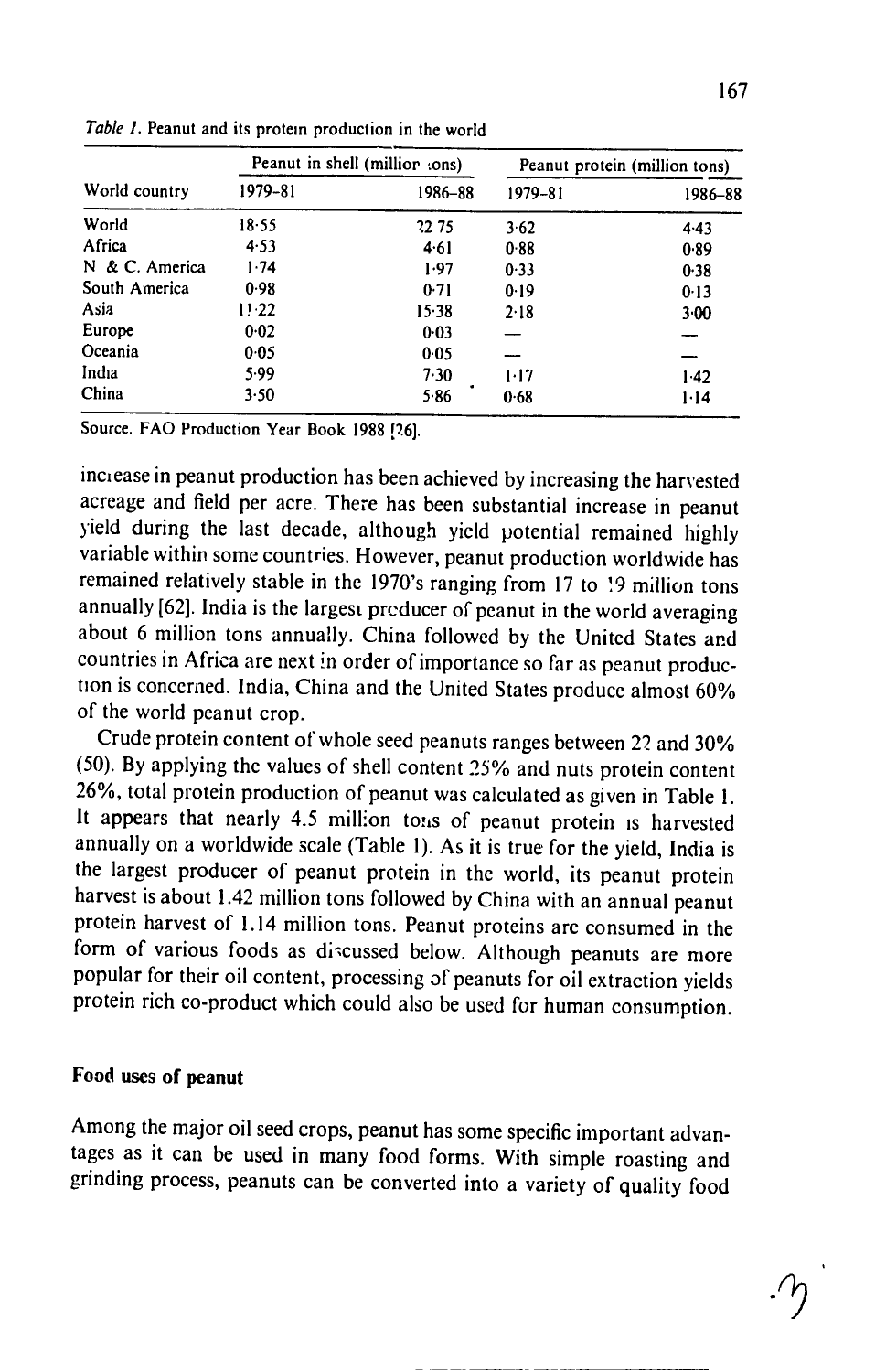168

| Table 2. Some important major food uses of peanut |  |  |
|---------------------------------------------------|--|--|
|---------------------------------------------------|--|--|

| Food Uses                               | Regions                                                           |  |  |
|-----------------------------------------|-------------------------------------------------------------------|--|--|
| 1. Raw dry nuts                         | South and Central Asia, Africa                                    |  |  |
| 2. Fresh boild and salted               | Southeast Asia, Africa                                            |  |  |
| 3. Fried and mixed with sugar syrup     | Asia, particularly in India, Pakistan &<br>Bangladesh             |  |  |
| 4. Fried and coated with chickpea flour | South Asia and Mediterranean regions                              |  |  |
| 5. Nuts fermented and fried             | Southeast Asia, particularly Indonesia,<br>Phillipines & Thailand |  |  |
| 6. Roasted and salted                   | Asia, Africa, N. & C. America &<br>South America                  |  |  |
| 7. Peanut butter                        | Europe, N. & C. America & South America                           |  |  |
| 8. Candies and confections              | N. & C. America, Some European, Asian<br>and African Countries    |  |  |

products. Among the peanut eating people of the world, roasting and salting is the most preferred way of eating. Of the various ready-to-eat (RTE) foods of peanuts, roasted nuts are the most popular ones. About **60%** of the peanuts harvested outside the United States are crushed and used for oil extraction while **70%** of the United States cron is used for food purposes [401. Some important food uses of peanuts in different regions of the world are listed in Table 2. In the United States, nearly **52%** of the domestic edible peanut crop is used for peanut butter spreads, **23%** for salted peanuts and **21%** for confectionery [24]. Peanuts are sold fresh as a vegetable, canned frozen, roasted in tf **;** shell, toasted and salted, used in more than **50%**  confections are bakery products and are ground into butter for use in more than 100 recipes [621. Results of a recent survey in some African countries indicated that peanuts were commonly used in the form of various food items such as roasted, ground (or paste), peanut oil, boiled or raw, the most commonly utilized form is the roasted peanut followed by peanut paste [54]. Extrud $t$ <sup>4</sup> products of peanut meal and legume flour are also becoming popular as human foods in some African countries [55]. India, the largest producer of peanut, uses nearly 70% of the total production of peanut for oil extraction by screw or expeller pressing and the remaining amount is used as roasted, salted or fried nuts or as meal in various recipes.

# Peanut fortified foods and sensory quality

In recent years, more efforts have been made to develop cereals and legumes **-** based foods using peanuts. Several such foods are summarized in Tables **3** and 4 and have been discussed in the following sections. F.om consumption viewpoint, the pleasant aroma, nutty flavor and desirable texture of the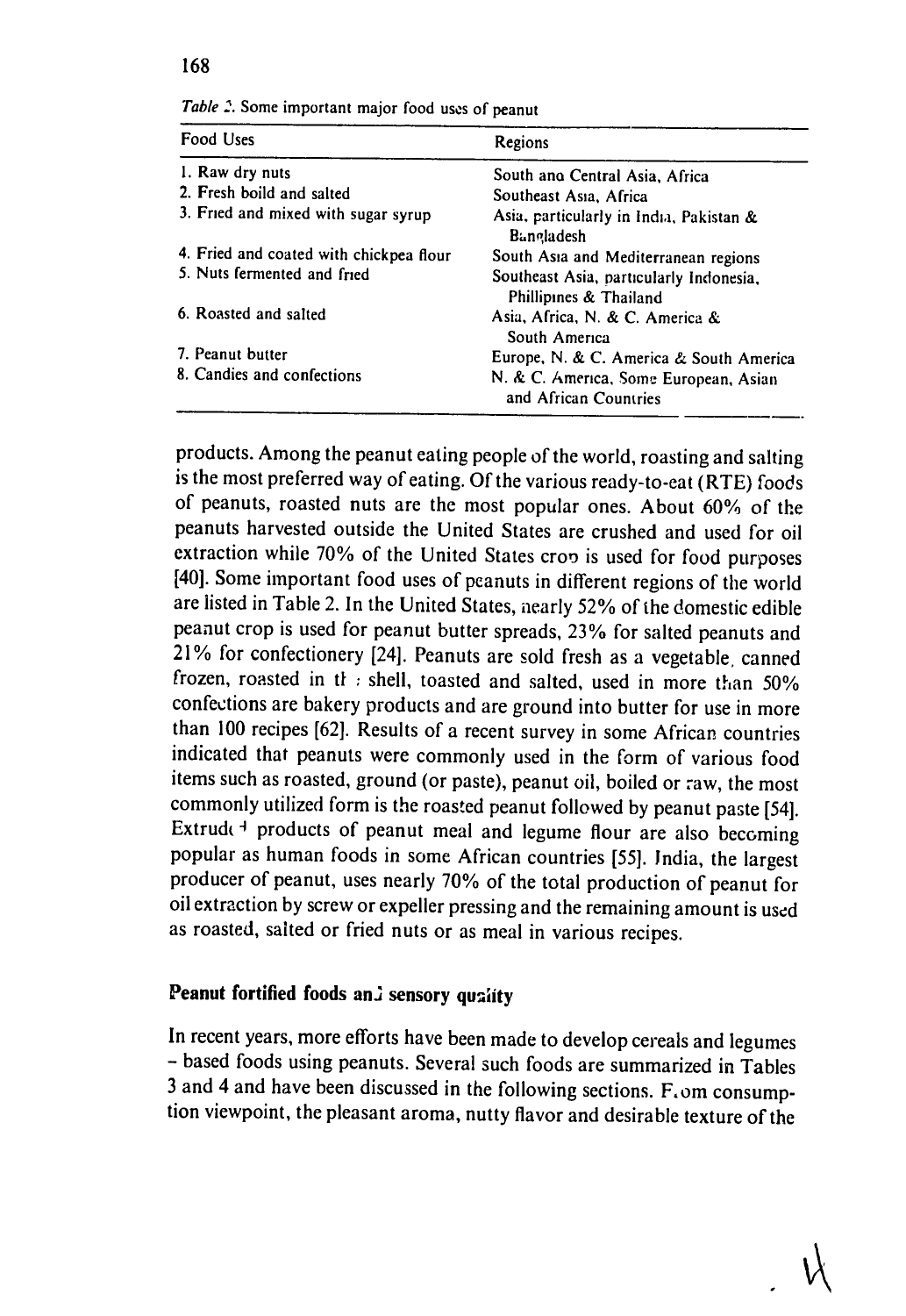| <b>Principal Constituent</b> | Product <sup>*</sup> | Peanut ingredient    | Reference |  |
|------------------------------|----------------------|----------------------|-----------|--|
| Wheat                        | Chapatis             | Peanut flour (20%)   | 34        |  |
| Wheat                        | Pread                | Peanut flour (12.5%) | 28        |  |
| Wheat                        | Noodle               | Peanut flour (15%)   | 21        |  |
| Com                          | Epa-ogi              | Peanut meal          | 4         |  |
| Corn                         | <b>Extrudates</b>    | Peanut meal (7%)     | 61        |  |
| <b>Millets</b>               | Laddus               | Peanut meal (20%)    | 32.       |  |
| Corn                         | Nshima               | Peanut meal (10%)    | 10        |  |
| Sorghum                      | Kisra                | Peanut flour (30%)   | 5         |  |
| Sorghum                      | 'Toe'                | Peanut flour $(15%)$ | 33        |  |
| Wheat — chickpea             | <b>Chapatis</b>      | Peanut flour (10%)   | 35        |  |
| Wheat - cowpea               | <b>Bread</b>         | Peanut flour (20%)   | 55        |  |
| Wheat $-\infty$ cowpea       | Cookies              | Peanut flour (35%)   | 55        |  |
| $Com - oat$                  | <b>Snakcs</b>        | Peanut grits (22%)   | $12 \,$   |  |
| Wheat - soybean              | <b>Bread</b>         | Peanut flour (10%)   | 34        |  |
| $Com - chickpea$             | <b>Chapatis</b>      | Peanut flour (10%)   | 34        |  |
| Cowpea                       | Akara                | Peanut flour         | 52        |  |
| Cassava                      | Gari                 | Peanut grits (10%)   | 23        |  |
| Soybean                      | Tempeh               | Peanut $(20%)$       | 13        |  |
| Peanut                       | Oncorn               | Peanut (100%)        | 14        |  |
| Chickpea                     | $snacks$ — chikki    | Peanut               | 44        |  |

Table **3.** Some cereal, legume and root crops-based important food products using peanut

**1** Most of the prodacts are mentioned **by** their local/regional names.

| <b>Principal Constituent</b> | Product         | Peanut ingredient     | Reference |  |
|------------------------------|-----------------|-----------------------|-----------|--|
| Wheat                        | <b>Biscuits</b> | Peanut flour (50%)    | 48        |  |
| Wheat                        | <b>Biscuits</b> | Protein isolate (22%) | 48        |  |
| Wheat                        | Marzipan        | Peanut paste          | 17        |  |
| Millets                      | <b>Biscuits</b> | Peanut flour          | 60        |  |
| Wheat $-$ cowpea             | Cake            | Peanut flour (10%)    | 41        |  |
| Ragi — soybean               | <b>Biscuits</b> | Peanut flour          | 60        |  |
| Sorghum — chickpea           | Candles         | Roasted peanuts       | 8         |  |
| Peanut                       | Muffin          | Peanut flour (100%)   | 48        |  |
| Com                          | Muffin          | Peanut milk           | 15        |  |
| Whey                         | Chocolate shake | Peanut (8%)           | 46        |  |
| Carob milk                   | Cup confection  | Peanut concentrate    | 24        |  |
| Peanut                       | Ice cream       | Protein isolate       | 27        |  |
| <b>Buffalo milk</b>          | Ice cream       | Protein isolate       | 27        |  |
| Peanut                       | Beverage        | Partially defatted    | 54        |  |
| Peanut                       | Panned product  | Peanut meal           | 7         |  |
| Whey                         | Shake           | Peanut solids         | 46        |  |
| Beef                         | Sausage         | Peanut meal (20%)     | 29        |  |
| Peanut                       | Crunch          | Roasted peanuts       | 53        |  |
| Sweet potato - soybean       | Cake            | Peanut flour (10%)    |           |  |

Table 4. Some important bakery, beverage and confectionery food products using peanut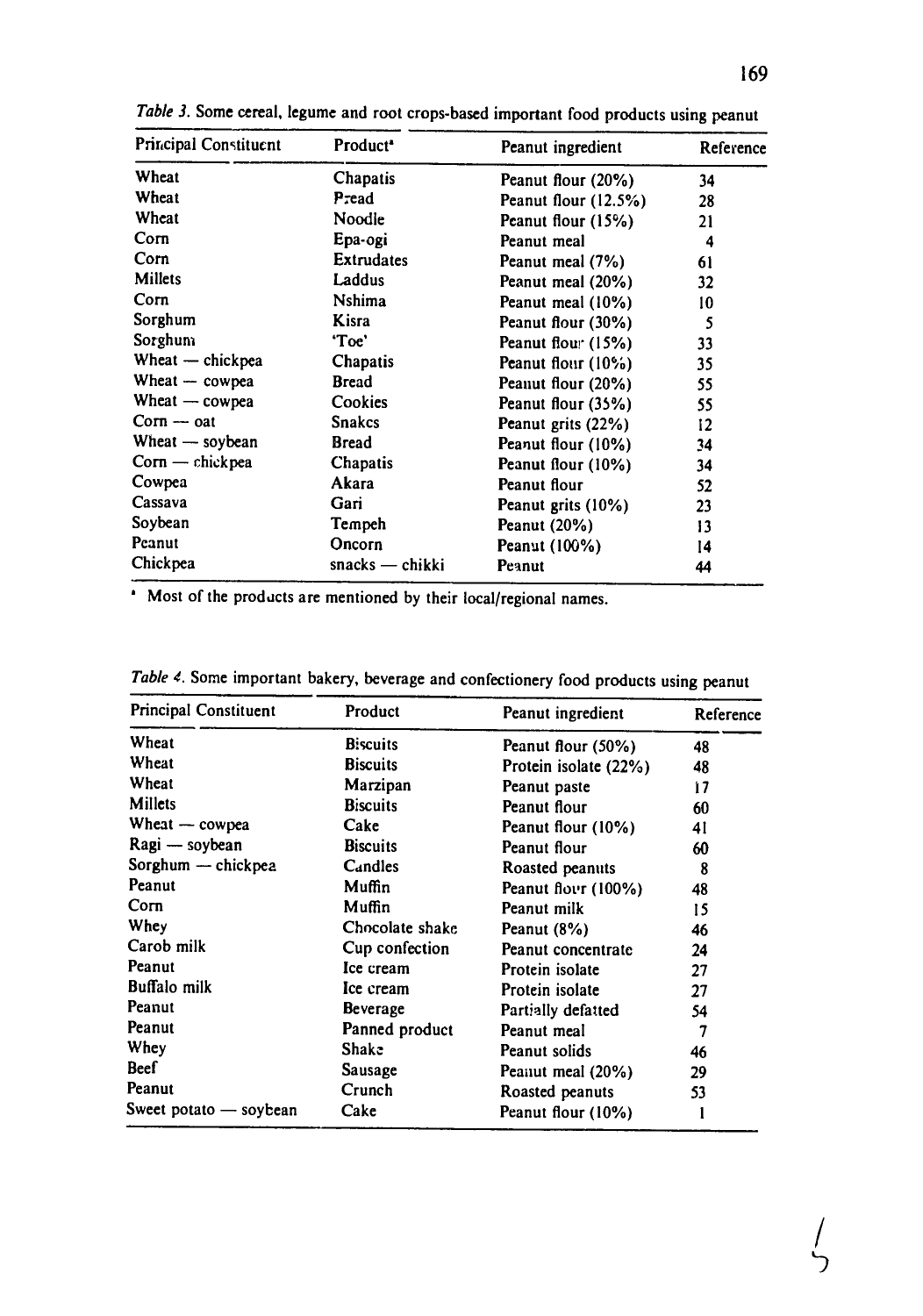raw and roasted nuts are the unique features of peanuts that place them above all other edible grain legumes. Different combinations and concentrations of peanut in a mixed product influence the sensory quality of the product. Several such instances have been quoted and optimum concentrations of protein isolate, peaput flour and peanut meal found satisfactory by sensory evaluation of the food products have been mentioned in Tables 3 and 4. According to Khan et al. [37], peanut protein concentrates (PPC) higher than **10%** reduced loaf volume of bread significantly compared to that of bread baked with other protein sources. Abdel et al. **[I]** reported that 10% of peanut, 30% sweet potato, and 15% soybean flours in combination with wheat flour produced acceptable cake. Further, they noticed that laboratory prepared flours containing 15% of peanut, soybean and sweet potato in place of wheat flour also did not affect the cake quality [1]. The industrially processed oil seed proteins and isolates including that of peanut were found suitable for baking properties [36].

A cake-type recipe was prepared by using cowpea-wheat and peanut meal (30%) untoasted and it was concluded that peanut of cowpea meal was suitable for inclusion in such doughnuts but reduction of meal particle size and inclusion of soy flour to reduce fat absorption during frying were recommended [41]. While describing methods of producing a slurry from peanuts and crop foods such as soybeans or peas, it was reported that heating of slurry followed by rapid cooling prevented damage to protein content and produced desirable flavor of peanut for various food formulations [28]. Confections with peanuts have been the subject of several studies in the past. Riedel [53] described recipes using roasted peanuts which can be made and sold throughout the year including peanut cubes or bars, peanut crunch and coated peanuts. Manufacture of soft-panned confectionery products with particular reference to soft-panned groundnuts was described as a typical example [7]. A chocolate-flavored shake-type beverage containing 84% whey and 8% peanuts has been developed by soaking peanuts in sodium bicarbonate solution overnight to develop desirable flavor before being incorporated into a whey slurry [46].

The development of cereal-based foods using peanut has received considerable attention in the recent years. Khalil et al. [34] conducted organoleptic evaluation of wheat bread supplemented with peanut flour and found that bread containing 20% peanut flour was best with respect to organoleptic properties. Axer [11] obtained comparable sensory evaluation results on almonds and peanut butter for 8 bakery formulations. The development of neutral flavored high stability peanut paste for use as an extender to bakery and marzipan products was reported by Black [17]. Maize extrudates were prepared with improved structure by addition of finely comminuted

 $\sqrt{6}$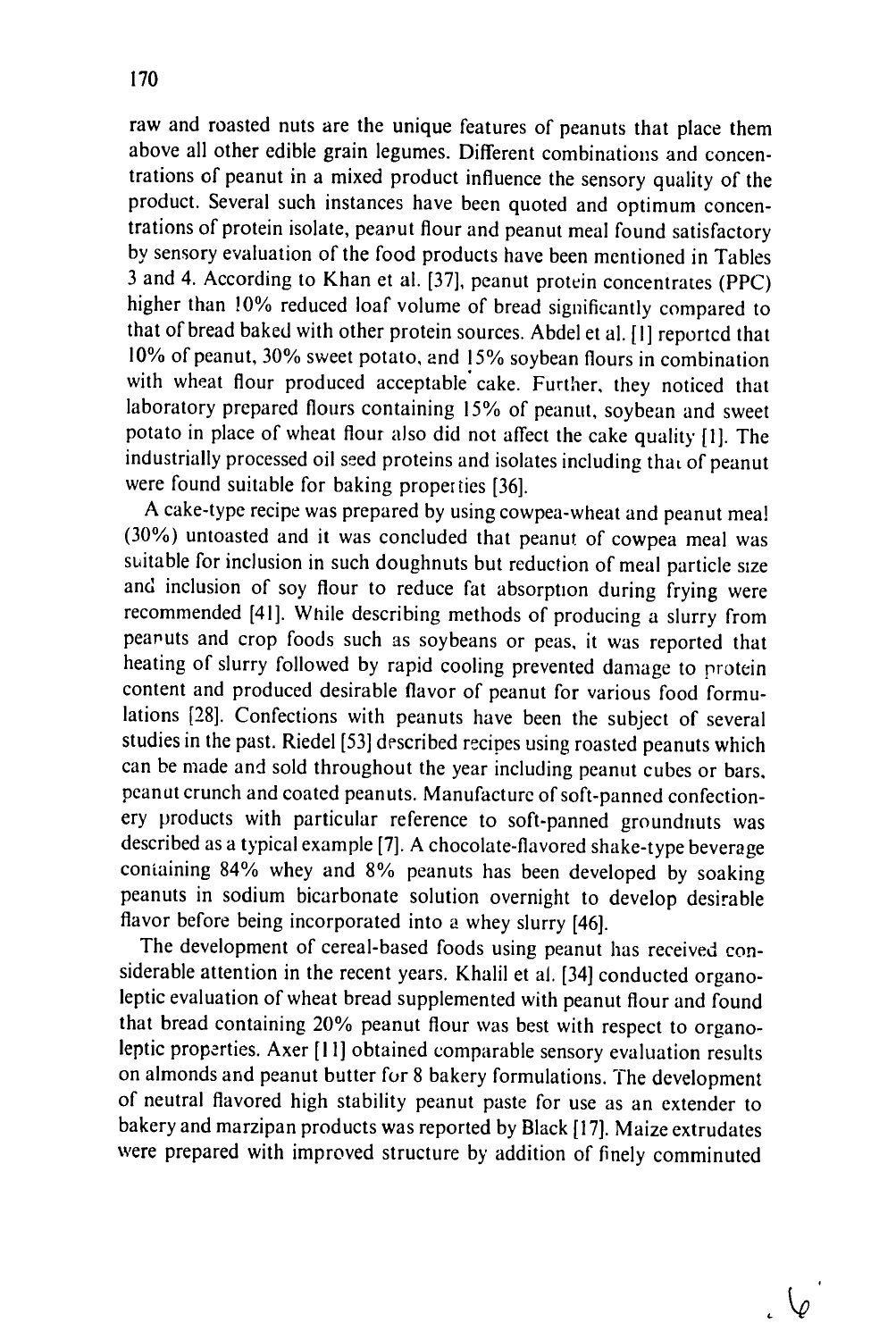peanuts **[61].** Temperature and moisture of the extrusion process greatly influenced the texturization and sensory quality of peanut products [2]. Lil and Chang **[39]** studied the relationship between texture and chemical components of peanuts after precooking and found that cooking improved texture and shear press, but values declined on longer cooking. Peanut supplemented Chinese type noodles were prepared from blends of durum wheat flour and partially defatted peanut flour and it was observed that replacement up to 15% of wheat flour with peanut flour resulted in noodles with acceptable sensory qualities [21]. Further, addition of peanut most favorably affected the flavor of porridge and nshima, two traditional Zambian corn based cereal dishes **[10].** 

# Nutritive **value of peanut-fortified foods**

Like other grain legumes, the nutritive value of peanut proteins is also a function of its protein content, amino acid composition, and protein digestibility. As reported above, protein content of peanuts ranges between 15.4 and 30.2% showing a large variation which is greatly influenced by genotypes and environments. Peanut flour which is most commonly used for fortification contains protein ranging from 47.0 to 55.0% with mean being 50.0% [41]. Protein isolates and protein concentrates contain higher amounts of proteins depending on the methods of preparation. Peany. protein concentrates had crude protein 70.2% but it had an unbalanced amino acid pattern and was deficient in lysine threonine, methicnine and tryptophan [38]. Peanut proteins are generally considered to be of low nutritional quality because several of the essential amino acids are present in limited amounts, e.g., lysine, tryptophan, threonine and sulphur containing amino acids as shown in Table 5. Protein efficiency ratio (PER) and relative nutritive value (RNV), as indices of protein quality of peanut flour were comparable with that of soybean protein isolates (Table 6). It is also evident from the data reported in Table 6 that the nutritive value of peanut protein is much better than the wheat protein (Bodwell, 1979). A comparison of true digestibility indicated that protein digestibility of peanut flour was better than that of the soy flour and it was comparable with the animal protein digestibility (Table 7). According to Mitchell [31], the protein quality in terms of PER values of soy protein isolates, peanut (flour), and single cell proteins were 72%, 56% and **66%** respectively.

Fortification of cereals with legumes has resulted in improving the nutritional quality of human dietary proteins. Khalil et al. [34] observed that PER and net protein utilization (NPU) of wheat breads were significantly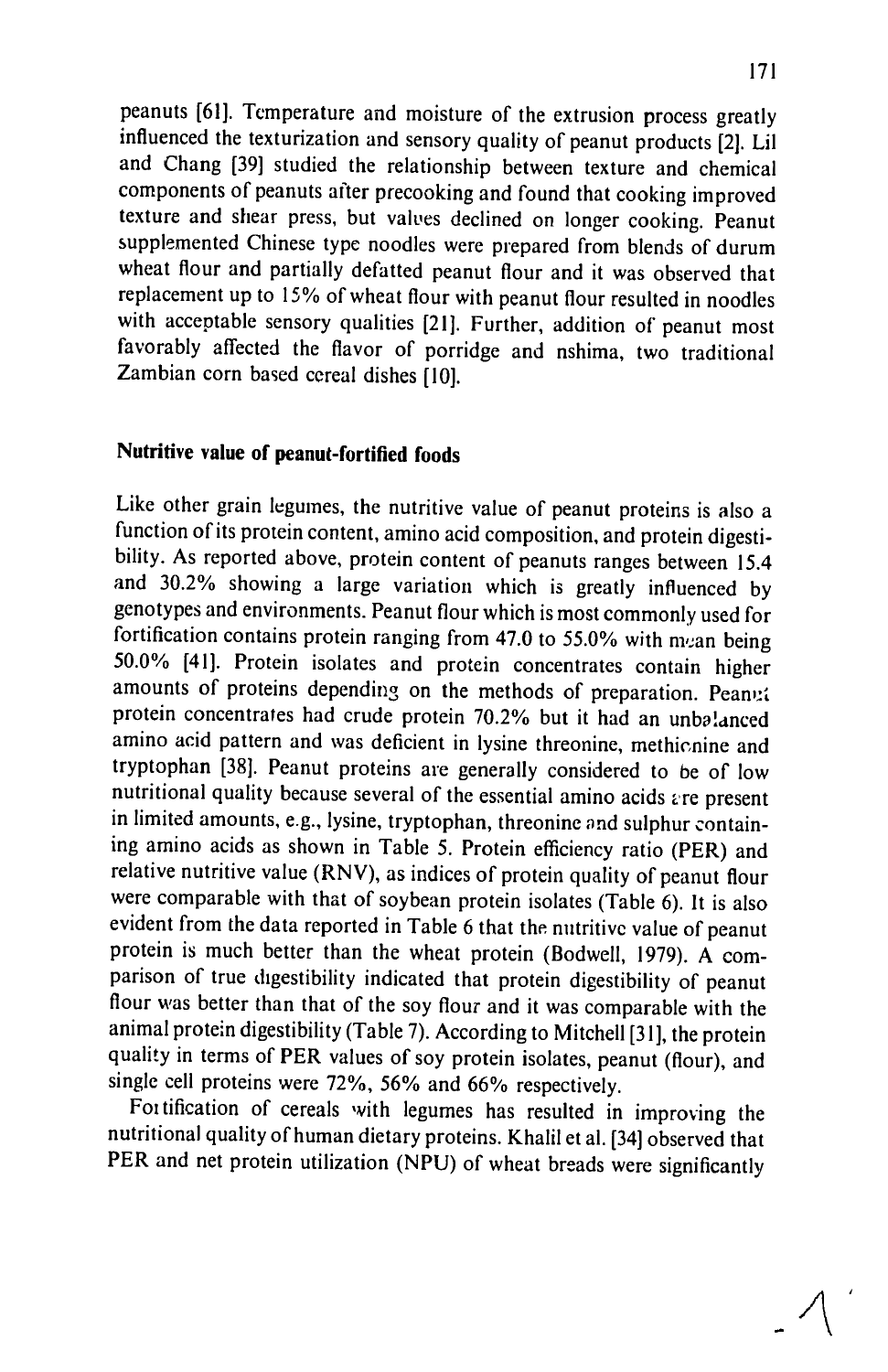| Amino acid                | Peanut<br>kernel | Peanut<br>flour | Protein<br>concentrate | Protein<br>isolate | <b>FAO</b><br>pattern |
|---------------------------|------------------|-----------------|------------------------|--------------------|-----------------------|
| Lysine                    | 3.5              | 40              | 2.9                    | 3.0                | 5.5                   |
| Leucine                   | $6-4$            | 6.4             | 6.8                    | $6-4$              | 7.0                   |
| Valine                    | 4.2              | 5.3             | 4.7                    | 4.4                | 5.0                   |
| isoleucine                | 3.4              | 3.2             | 3.5                    | 3.5                | $4-0$                 |
| Threonine                 | 2.6              | 2.6             | 2.5                    | 2.4                | 4.0                   |
| Phenylalanine             | 5.0              | $4-7$           | 5.5                    | 5.4                |                       |
| <b>Tyrositie</b>          | 3.9              | 3.7             | $4-1$                  | 4.4                |                       |
| Total sulphur amino acids | 2.5              | 1.9             | 2.5                    | 2.7                | 3.5                   |
| Cystine                   | 1.3              | $1.0$ .         | $1-4$                  | 1.8                |                       |
| Methionine                | $1-2$            | 0.9             | ŀ١                     | 0.9                |                       |
| Tryptophan                | $1-0$            | $1-0$           | 0.9                    | 0.8                | $1-0$                 |

Table *5.* Essential amino acid **(g/1OOg** protein) composition of peanut protein products

Source: Reference [45].

increased due to supplementation with peanut flour. Ory and Conkerton [48] reported that muffins made of wheat and peanut flours contained 33-40% protein and can serve as a high-protein snack foods or bakery items. Data presented on the characteristics of peanut flours used in protein fortification have revealed considerable improvement in protein quality of three Nigerian foods: chin-chin, puff-puff and akara [521. PER value of sorghum flour when supplemented with cowpea soy flour and peanut flour was 2.37 comparable with casein protein and essential amino acid patterns comparable with FAO values [47].

In another study, children fed with peanut fortified millet and rice diets experienced greater height and weight growth, greater arm and chest development and higher hemoglobin concentration levels than control children who were not fed these diets [22]. **By** using chicks as test animals, nutritional evaluation of bread-enriched with peanut proteins revealed that

| Protein source<br>(breads) | Rat bioassay |            |            |              | Relative value |
|----------------------------|--------------|------------|------------|--------------|----------------|
|                            | <b>RPV</b>   | <b>NPR</b> | <b>PER</b> | <b>C-PER</b> | in humans      |
| Peanut flour               | 52           | 61         | 1.59       | 1.67         | 79             |
| Soy protein isolate        | 47           | 70         | 1.77       | 2.48         | 77             |
| Wheat gluten               | 25           | 32         | 0.45       | 0.69         | 75             |
| Egg white                  | 160          | 100        | 2.83       | 2.94         | 100            |

Table 6. Relative protein nutritive value and protein efficiency ratio of different protein breads'

Source: Reference **[18].**

Relative protein value (RPV, net protein ratio (NPR), protein efficiency ratio (PER), calculated (C-PER).

 $\mathcal{A}$ 

## 172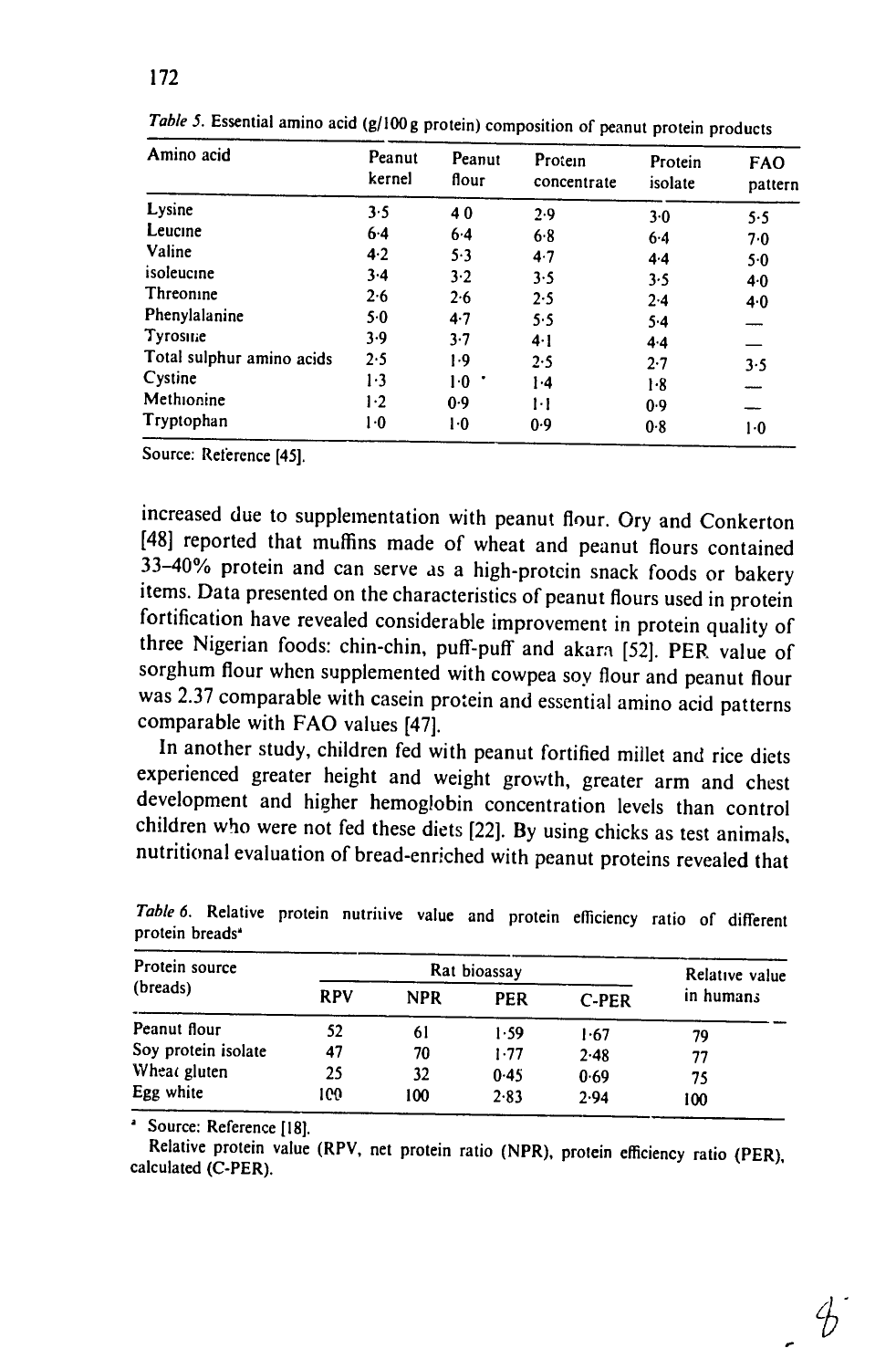| Protein source | Number of Reports | Digestibility $(\% )$ |            |
|----------------|-------------------|-----------------------|------------|
|                |                   | Mean                  | Range      |
| Peanut flour   | 4                 | 94                    | $91 - 98$  |
| Soy flour      |                   | 86                    | $75 - 92$  |
| Soy isolate    |                   | 95                    | 93-97      |
| Animal protein | 41                | 96                    | $90 - 106$ |

Table *7.* True digestibility **by** adults of peanut proteins in comparison with other common proteins

Source: Reference **[301.** 

peanut flour improved the protein quality and was as good a substitute as peanut protein isolate or peanut protein concentrate [58]. The nitrogen balance of 6 adult human subjects fed on maize bread alone and bread supplemented with 20% peanut flour was significantly improved with supplementation [35] suggesting that fortification of maize bread with peanut flour will enhance the nutritive value of maize bread for adult human subjects. When fed with food product of maize and peanut mixtures (Epa-Ogi), children gained more weight than the control diet indicating the better protein quality of the product studied (Afolabi et al., 1988). In vitro protein digestibility (IVPD) of wheat flour was 30% and it increased to 40% when supplemented with peanut meal showing a considerable improvement in protein digestibility (Brule and Savoie, 1988). A considerable improvement in protein, lysine and IVPD of sorghum-based kisra, a fermented unleavened bread, was observed when it was supplemented with peanut flour **[5].** 

# **Effect** of **processing on nutritive value of peanut-fortified foods**

Various processing treatments affect the nutritive value of plant foods. Heating and fermentation process are among the most commonly used processing practices for preparation of human foods. Several antinutritional factors such as flatulence causing sugars, stachyose and raffinose, and metal binding compound, phytic acid were significantly reduced due to fermentation of peanuts, a process involved in 'oncom' preparation [25]. Miso-like fermented product containing soybean and peanut contained more soluble nitrogen and had little effect on accumulation of free amino acids. Fermentation of partially defatted peanut flour for preparation of 'tempeh' resulted in more free lysine, inethionine and soluble nitrogen, desirable changes from nutrition point of view (Bhavanisankar et al., 1987). Peanut proteins undergo changes due to heating or roasting of the seed and removal of the oil from the seed. Ory et al.  $(49)$  summarized the effects of dry roasting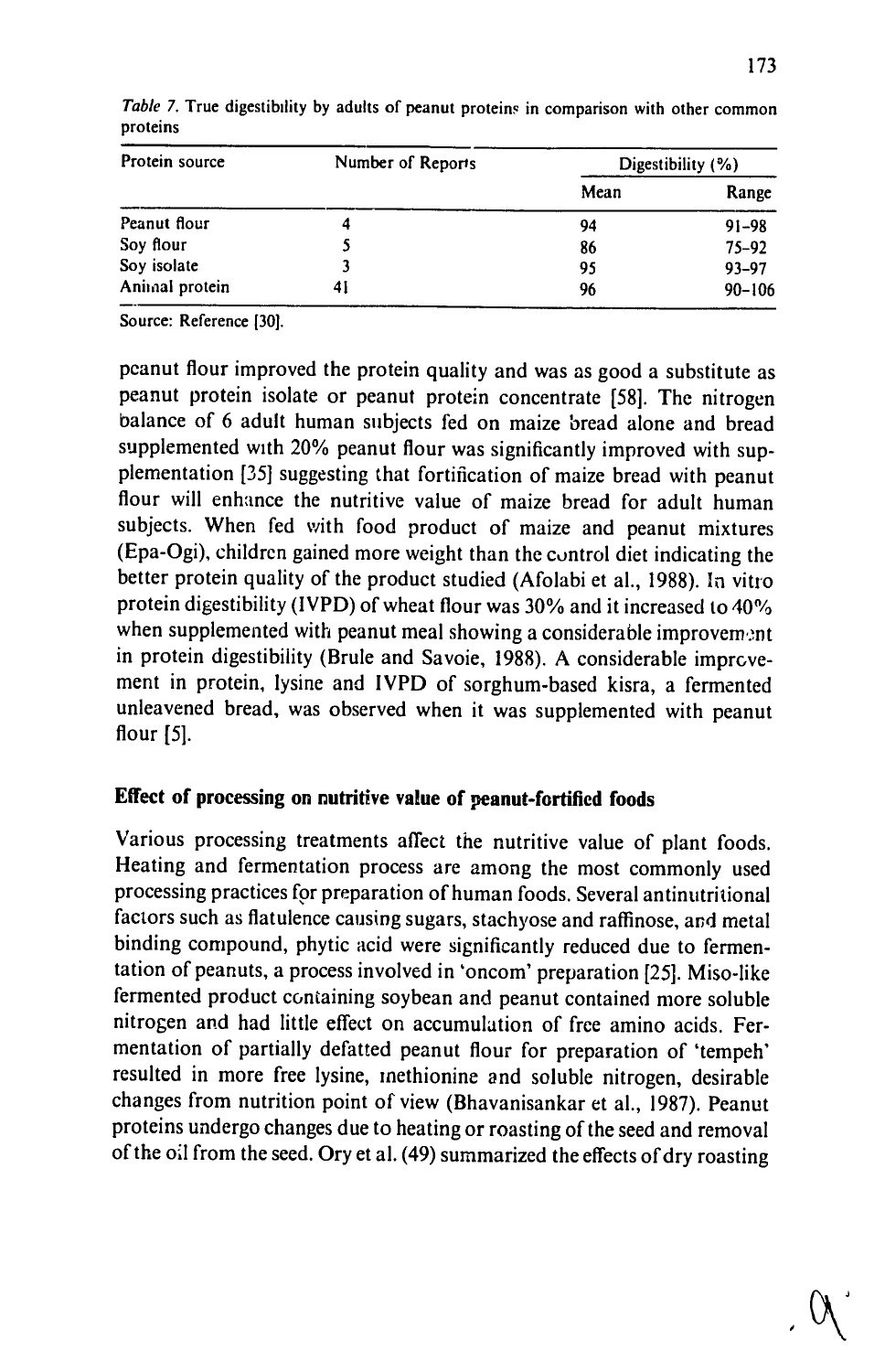(145°C for 60 min) and found that solubility of proteins was reduced by<br>about 50%. Boiling and frying improved protein quality in terms of PER,<br>NPU and IVPD values, but NPU was reduced on roasting of peanuts [9].<br>Acton et starting material. No significant losses of amino acids due to autoclaving of peanuts for 5 min at 120'C were observed [59]. Trypsin inhibitors of grain legumes interfere with protein digestibility. Mostafa [43] studied the effect of various heat treatments and irradiation to inactivate these antinutritional factors and improve IVPD of peanuts. Dry heat (100-120°C for 1h) and autoclaving at  $121^{\circ}$ C for 30 min did not completely inactivate, whereas roasting at 160°C for 1 h did destroy trypsin inhibitors of peanuts. According to Alid et al. [6] extrusion process causing texturization of peanut proteins did not have any significant effects on amino acid patterns nor on the PER value of peanut flour. However, extrusion of a fully defatted peanut flake to produce a textured granule reduced PER from 1.91 to 1.70 and also raw and heat processed peanut flours were found to contain higher in vitro trypsin inhibitors activity and lectins than similarly processed soy flour [57]. Trypsin inhibitors of grain legumes are generally destroyed by heat treatment. It was observed that peanut trypsin inhibitors were destroyed by heating at 100°C for 91 min and at 120°C for 9.3 min [51]. When peanuts are roasted, the sugars and free amino acids react to produce the typical roasted peanut color, flavor and aroma [62]. This would also affect the sensory quality of some fortified and processed foods using peanuts. All variable results have been obtained as a result of processing practices on the nutritional composition of peanuts. Additional efforts to standardize the optimum conditions to derive maximal nutritional advantages would be useful in this direction.

### Acknowledgement

This contribution was supported by the USAID Grant No. DAN-4048-G-SS-2065-00.

# References

I. Abdel MM, EI-Samahy SK, Scleha **H, Morad** MM (1980) Cake mix supplementation with soybean, sweet potato or peanut flours 1.chemical, microbiological, and rheological studies. Bakers' Digest 54: 28-30

 $\mathcal{Y}$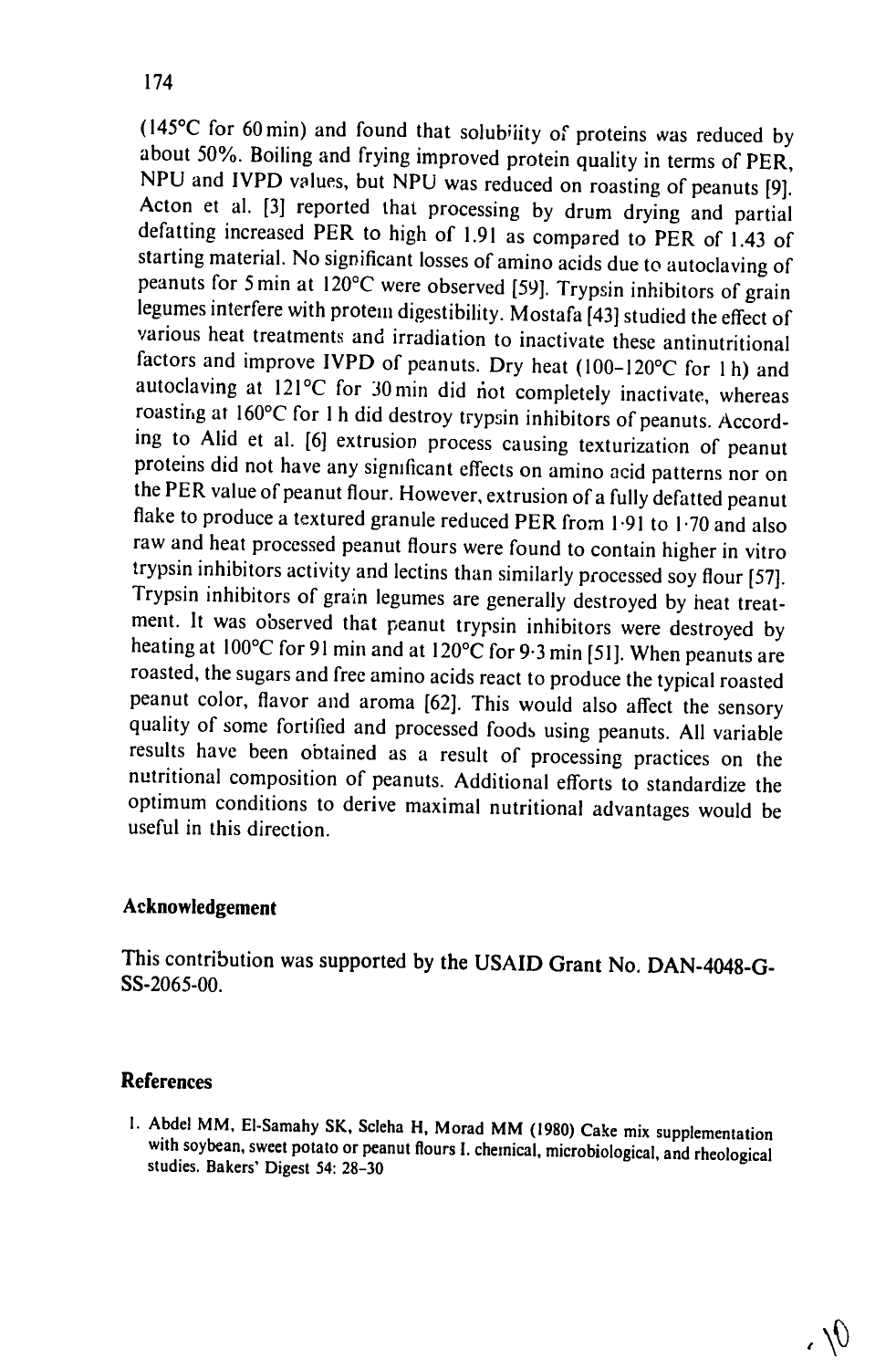- 2. Aboagye Y, Stanley DW **(1987)** Thermoplastic extrusion of peanut flour **by** twin process extruder. Can Inst Food Sci **&** Technol 20: **148-153**
- **3.** Acton **JC,** Williams WP Jr, Schnell **S,** Wardlaw FB, Dick RL **(1983)** Protrin quality evaluation of drum dried and dried extruded peanut products. Lebensmittel-Wissengcraft und-Technologic **16: 5-7**
- 4. Afolabi **OA,** Ojofeitimi EO, Oke OL **(1989)** Chemical and clinical evaluation of groundnut maize gruel mixture (Epa-ogi) in the amelioration of protcin energy malnutrition in the developing countries. Nut Rep lOnt **38: 621-628**
- **5.** Ahmed **AHR,** Chandersakher **HN,** Ramanathan **G (1987)** The protein quality of sorghum bread "kisra" enriched with edible defatted groundnut flour. Nut Rep Int 34: **205-210**
- **6.** Alid **G,** Yanez **E,** Aguilera **JM,** Monckeberg F, Chichester CO **(1981)** Nutritive value of an extrusion texturized peanut protein. **J** Food Sci 46: 948-949
- **7.** Anon **(19831** Peanut flakes extend volume ana add nutritional value to prepared foods. Process Prep Food **151. 116-117**
- **8.** Anon (1984) **A** simplified method for the production of soft-panned foods. Example: Soft-panned groundnuts. **CCB** Review for Chocolate, Confectionery and Bakery **8: 7-8**
- **9.** Anurag **C,** Geernami P **(1987)** Effect of heat processing on biological quality of the proteins in selected varieties of groundnut Nut Rep Int **35: 1205-1219**
- **10.**  Ashraf HRL **(1988)** Supplementation of the traditional Zambian diet with soybean products. Nut Rep Int 38: 719-727
- **11.**  AAer **J** (1984) Use of almond **and** peanut butter in baked foods. Cereal Foods World **28: 189-190**
- 12. Ayres **JL,** Davenport OL **(1977)** Peanut protein: **A** versatile food ingredient. **J** Am Oil Chem Soc 54 109-114
- **13.**  Bair RG, Prabha **TN,** Rao TNR, Sreedhara VP, Sreedhara **N (1975)** Studies on tempeh **1.** Processing and nutritional evaluation of tempeh from a mixture of soybean and groundnut. **J** Food Sci **&** Technol 12. **135-138**
- 14. Beuchart LR **(1986)** Oncorn, a fermented peanut process cake. In: Reddy et al. (eds.), Legume-Based Fermented Foods CRC Press, **pp.** 135-144
- **15.**  Beuchat LR. Nail **BJ (1978)** Fermentation of peanut milk with *Lactobacillus*bulgaricus and L.L. acidiphdius. **J** Food Sci 43: **1109-1112**
- **16.**  Bhavanisankar **TN,** Rajashekaran T, Sreemivasan MV **(1987)** Tempeh-like product **by**  groundnut fermentation. Food Microb 4: **121-125**
- **17.**  Black **D (1985)** Neutral flavored high stability peanut paste. United States Patent **USA504513.**
- **18.**  Bodwe!l CE **(1979)** The nutritive value of the same proteins preparations as estimated **by**  human, rat and chemical assays **J** Am Oil. Chem Soc **56: 156-160**
- **19.**  Bookwalter **GN.** Warner K, Anderson **RA,** Bagley EB **(1979)** Peanut-fortified food blends. **J** Food Sci 44: **820-825**
- 20. Brule D. Savoie L (1988) In vitro protein digestibility of protein and amino acids in protein mixtures **J** Sci Food Agric 43: **361-372**
- 21. Chompreeda **P,** Resurrection **AVA,** Hung YC, Beuchart **LR (1987)** Quality evaluation of peanut-supplemental Chinese type noodles. **J** Food Sci *5z:* 1740-1742
- 22. Devadas RP. Chandersekhar **U,** Bhooma **N** (1984) Nutritional outcome of a rural diet supplemented on children studied from birth to pre-school age. Ind. **J** Nuts. Diet. 21: 115-123
- 23. Edwards CC, Oneykwere OO, Abinrele IA, Ihimoyan K (1978) Studies on protein enrichment of gari using peanut grits. Proc Int Cong. Food Sci & Technol Abstract, p. 276
- 24. Evans ER (1982) Confectionery products from peanuts. Cereal Food World 27: 5993-596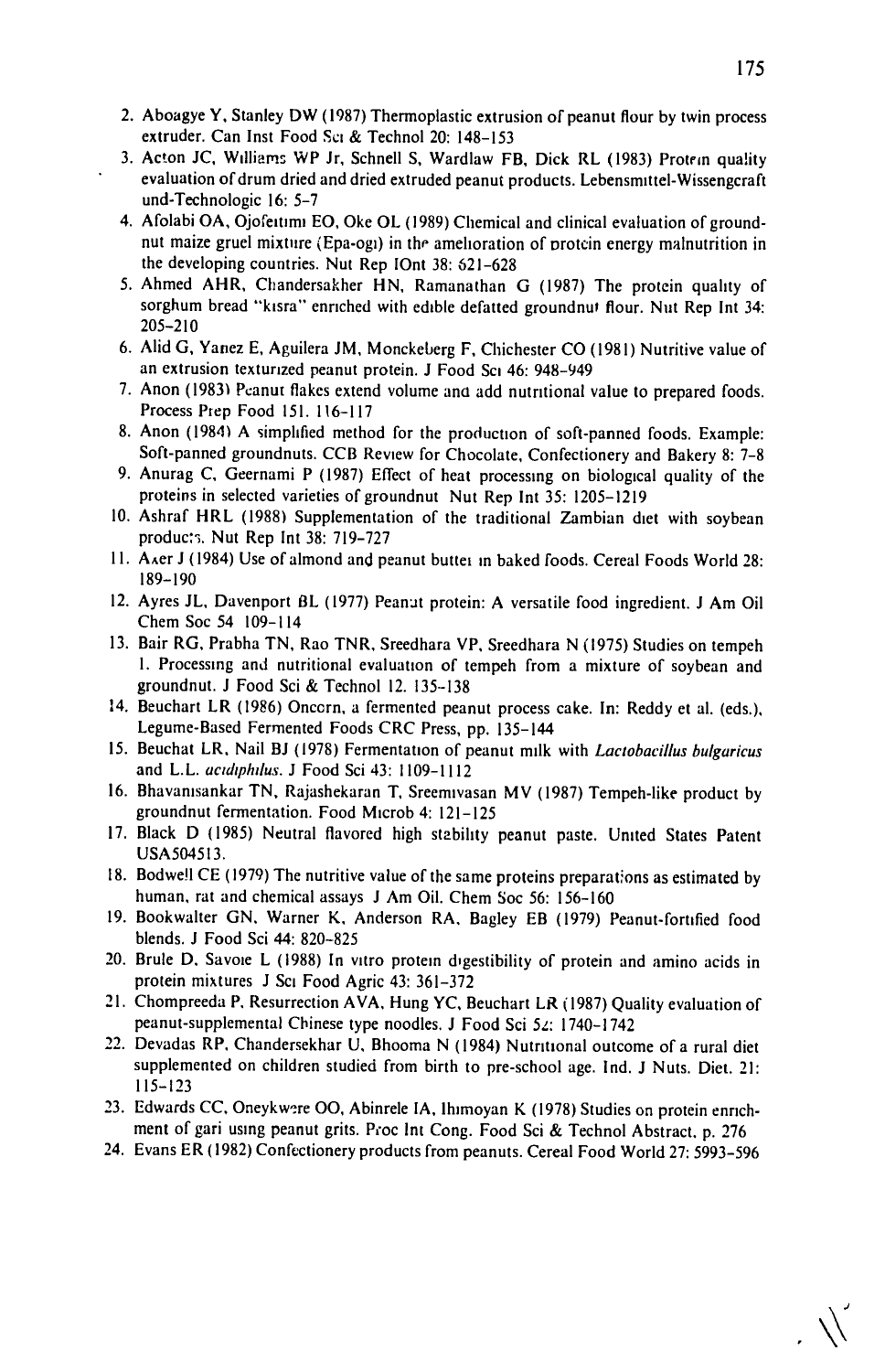- **25.**  Fardiaz D (1981) Biochemical changes in the oncorn fermentation of peanut press cake. Diss Abs Int B 41: 4440
- 
- 26. FAO (1988) Food and Agriculture Organization Production Yearbook, Rome. Italy 27. Gabriel K, Ramarao M, Rangnathan M (1987) Ice cream made by incorporation of different levels of groundnut protein isolate. J Indian, **J** Dairy Sci 39: 492-495
- 28. Haris, H (1982) Methods of producing a slurry from peanuts and crop foods. U.S. Patent A362759
- 29. Hopkins DT (1981) Protein quality in humans. In: Hopkins DT (ed.), Assessment and Evaluation. Wes<sup>2</sup>port, Connecticut: AVI Publishing Co. Inc., 169 pp.
- 30. Hussein MA, Dorma ML, Dessouki TM, Hussan AM (1981) Effect of adding peanut meal on physical, chemical and organoleptic properties of sausages. Proc Eruop Meeting of Meat Res 27: 445-448
- <sup>31</sup> Jenkins MY, Mitchell GV (1989) Nutritional Assessment of twelve protein foods/ ingredients. Nuts Res 9: 83-92
- 32 Kamlanathan **G,** Garuppiah P, Denadas RP (1975) Supplementary value of leaf protein and groundnut meal in the diet of preschool children Ind **J** Nutr Diet 12: 2033-205
- 33. Koleosho **"1,** Singh B, Singh U (1990) Utilization of peanut flour for preparation of sorghum based 'Toe'. Am Peanut Res & Educ. Soc Annual Meeting, Atlanta, GA
- 34 Khalil SK, Ahmed **1.** Igbal P, Mufti S(1983) Nutritional and organoleptic evaluation of wheat breat supplemented with peanut flour Pak. J Sci Indust Fes 26: 87-89
- 35. Khalil **JK,** Chaghtai MID (1984) Nutritional evaluation of wheat and maize breads supplemented with amixture of peanut chickpea flour Qual Plant: Plant Foods Hum Nut 34:285-296
- 36. Khan MN, Lawhom **Jl** (1980) Baking properties of oilseed proi-in and isolates produced with industrial membrane systems. Cereal Chem. 57. 433-436
- 37. Khan **MN,** Rhee **KC,** Rooney LW, Cater CM (1975) Bread baking pl operties ofacqueous processed peanut concentrates. J Food Sci 40. 580-583
- 38. Li **ZY,** Zhang RT, Fu **AZ,** Liu YH, Sun **YJ,** Zhang H, Wang LW (1983) Studies on protein supplementes. 2. The nutritive value of different heat process soy flour and peanut protein concentrate. Acta Nutr Sinica (China) 5' 327-335
- 39. Lil CY, Chang WH (1987) Correlation between textural and chemical changes in peanut during cooking and other treatments<sup>.</sup> Relationship between texture and chemical components of peanut after precooking. Food Sci China 14: 233-241
- <sup>40</sup> Lusas EW (1979) Food uses of peanut protein. J Am Oil Chem Soc 56: 425-430.
- 41. McWalters KH (1982) Peanut and cowpea meals as a replacement for wheat flour in cake-type doughnuts. Peanut Science 9 46-50
- 42. Mitchell **JP** Jr, Malphurus KK (1973) Utilization of peanut flakes in food products. **J** Am Peanut Res Educ Assoc 4: 2-5
- 43. Mostafa MM (1987) Quality characteristics of cake-type doughnuts containing peanut, cowpea, and soybean flours. Peanut Science 9: 101-103
- 44. Nagi HPS, Bhatia BS (1981) Preparation of snacks from groundnut variety M-13. Indian Food Paker 35: 73-75
- 45. Natarajan KR (1980) Peanut protein ingredients: Preparation properties and food uses. Adv Food Res 26: 216-273
- 46. Nolan AL (1983) Peanut solids fortify whey-based drink. Food Engg 55: *I1*
- 47. Okeiyi EC, Futrell MF (1983) Evaluation of protein quality of formulations of sorghum grain flour and legume seeds. Nutr Rep Int 28 451-461
- 48. Ory RL, Conkerton **EJ** (1983) Supplementation of bakery items with high protein peanut flour. **J** Am Oil Chem Soc 60: 986-989
- 49. Ory RL, Neurcere **NJ,** Singh R, St. Angelo **AJ** (1970) Stability of peanut proteins to heat and organic solvents. **J** Am Peanut Res & Educ Assoc 2:119-128

 $.12$